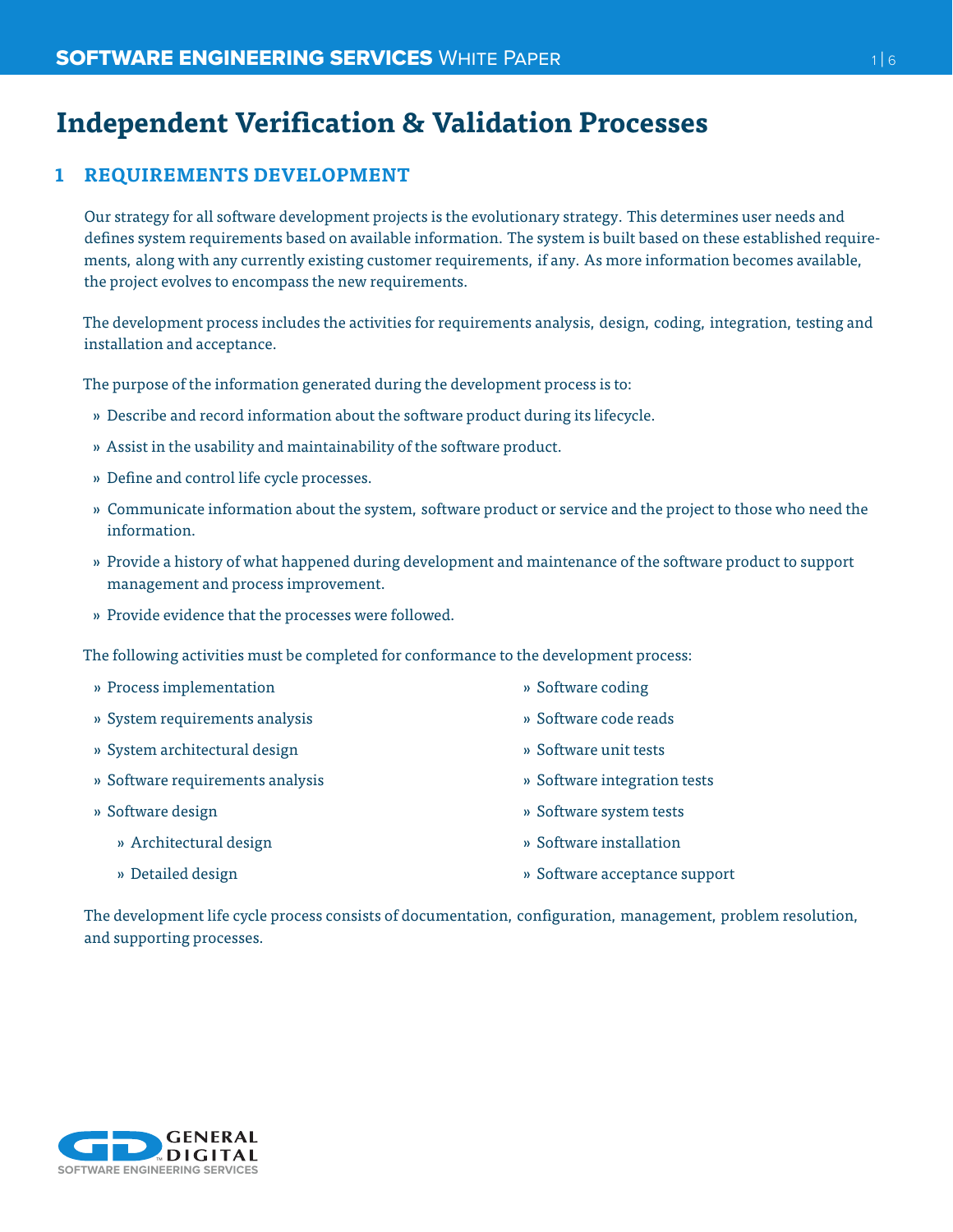## **2 TOOL VALIDATION/QUALIFICATION**

Any tool used to help with testing must be qualified as follows:

Section 12.2 of RTCA/DO-178B states that qualification of a tool is needed when processes in RTCA/DO-178B "are eliminated, reduced, or automated by the use of a software tool, without its output being verified as specified in section 6" of RTCA/DO-178B. RTCA/DO-178B states, "The objective of the tool qualification process is to ensure that the tool provides confidence at least equivalent to that of the process(es) eliminated, reduced, or automated." (FAA 2003)

# **3 TEST PLANNING AND EXECUTION**

#### **System Level Testing**

System level testing demonstrates that all specified functionality exists, and that the software product is trustworthy. This testing verifies the program's functionality and performance with respect to the requirements for the software product as exhibited on the specified operating platform(s).

System level software testing addresses functional concerns and the following elements of a device's software that are related to the intended use(s):

- » Performance issues (e.g., response times, reliability measurements)
- » Responses to stress conditions (e.g., behavior under maximum load, continuous use)
- » Operation of internal and external security features
- » Effectiveness of recovery procedures, including disaster recovery
- » Usability
- » Compatibility with other software products
- » Behavior in each of the defined hardware configurations
- » Accuracy of documentation

#### **Regression Testing**

Regression analysis and testing are employed to provide assurance that a change has not created problems elsewhere in the software product.

Regression analysis is the determination of the impact of a change based on review of the relevant documentation (e.g., software requirements specification, software design specification, source code, test plans, test cases, test scripts, etc.) to identify the necessary regression tests to be run. Regression testing is the rerunning of test cases that a program has previously executed correctly and comparing the current result to the previous result to detect unintended effects of a software change.

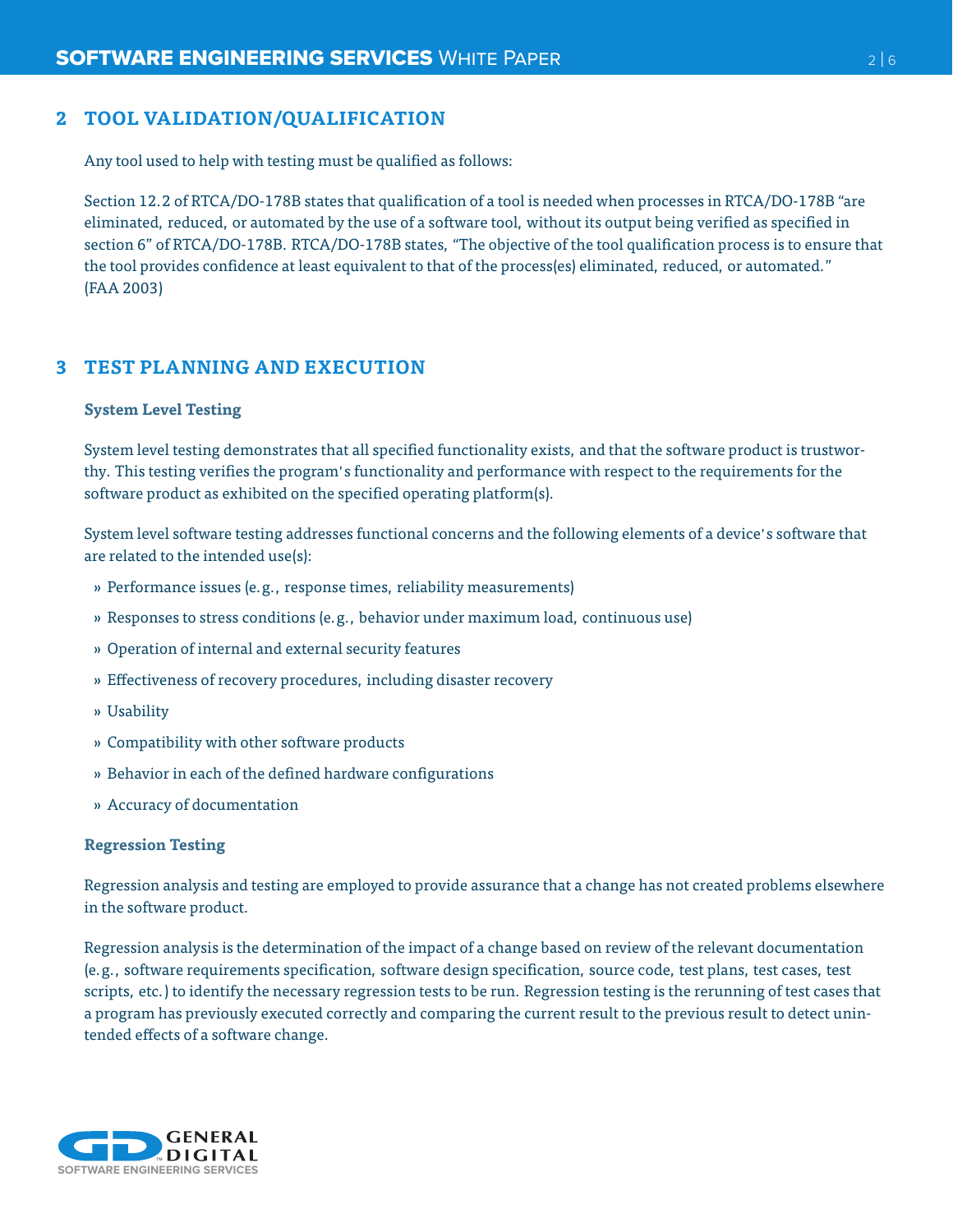Regression analysis and regression testing are also employed when using integration methods to build a software product to ensure that newly integrated modules do not adversely impact the operation of previously integrated modules.

Functional tests are written from a user's perspective. These tests confirm that the system does what users are expecting it to do. This is also called **Software Validation.**

Testing an application for the modification of any module or functionality is termed as **Regression Testing.** It is difficult to cover all the systems in Regression Testing, so typically Automation Testing Tools are used for these types of testing.



The dotted line represents General Digital's ISO 9001:2015 goal of maintaining less than 0.5% escapes annually.

# **Integration Testing (HSIT, SSIT)**

Integration level testing focuses on the transfer of data and control across a program's internal and external interfaces. External interfaces are those with other software (including operating system software), system hardware, and the users and can be described as communications links.

Testing of all integrated modules to verify the combined functionality after integration is termed as **Integration Testing.**

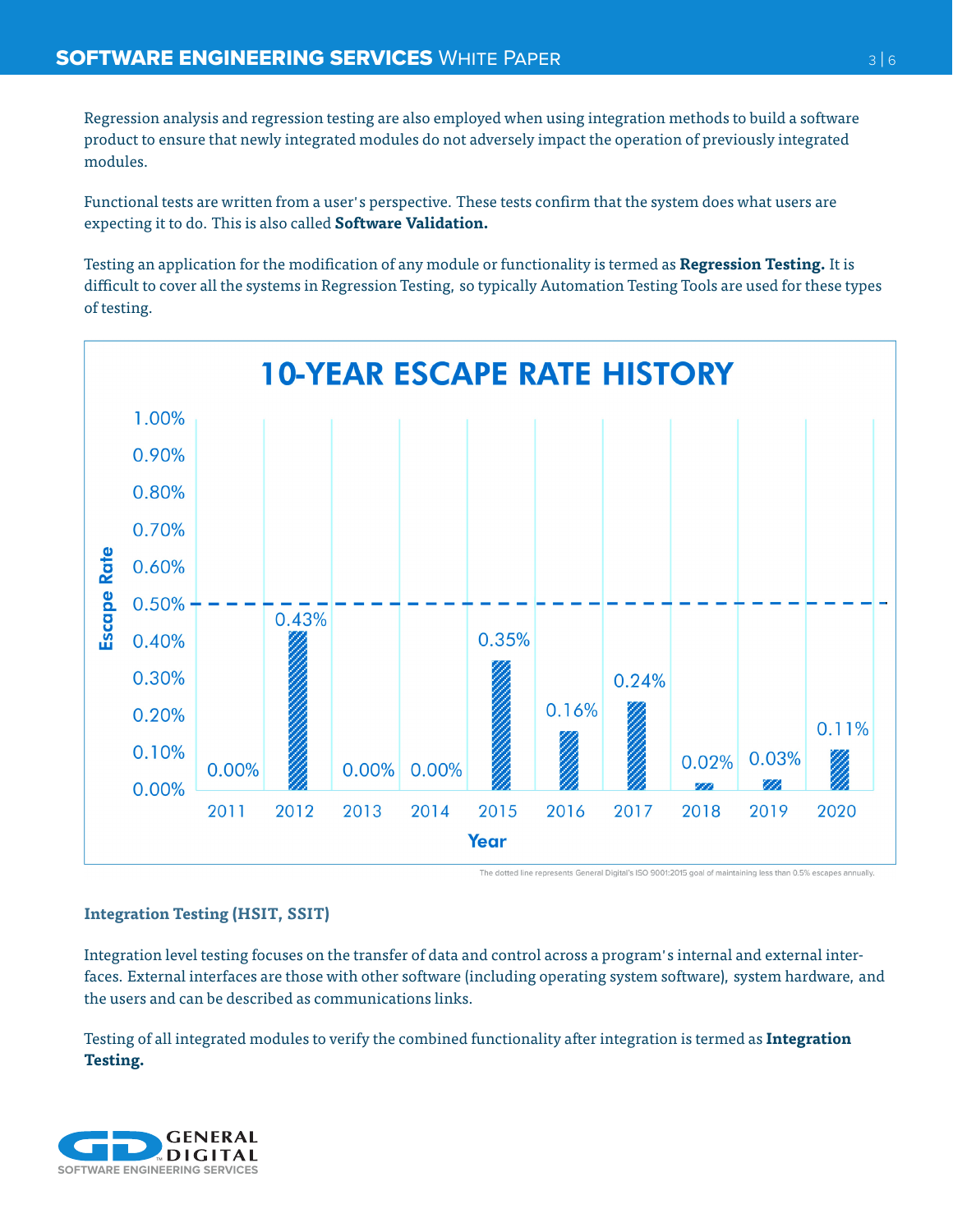Modules are typically code modules, individual applications, client, and server applications on a network, etc. This type of testing is especially relevant to the client/server and distributed systems.

## **Unit Testing for Safety-critical Embedded Systems**

Unit (module or component) level testing focuses on the early examination of sub-program functionality and ensures that functionality not visible at the system level is examined by testing. Unit testing ensures that quality software units are furnished for integration into the finished software product.

Unit tests tell the engineer that the code is doing things right. They ensure that a function/subroutine successfully performs a set of specific tasks. Each test confirms that a function/subroutine produces the expected output when given a known input.

Unit tests also provide a method of verifying that code is complete.

Testing of an individual software component or module is termed as **Unit Testing.**

It is typically done by the programmer and not by testers, as it requires detailed knowledge of the internal program design and code. It may also require developing test driver modules or test harnesses.

Prior to the implementation of FAA IV&V standards, we understood the need for improved traceability and process optimization to ensure that code can be tested in a way that is fast, safe, and reportable. Our engineers developed proprietary unit testing software that has been iterated and augmented since its inception in 1998 in adherence to the ISO 9001:2015 QMS principle of continuous improvement.

Our unit test tool suite, **GenIViVe™**, predetermines many of the necessary conditions to meet the requirements of certain constructs and automates tracking, reducing manual steps and letting our testers do what they do best build and execute test cases. This process saves time and money, standardizes quality by reducing user error, and provides submission-ready reporting. It interfaces with COTS tools including VectorCAST, LDRA, and TRACE32 along with several proprietary customer tools, and can be configured to interface with other tools if required.

#### **Internal Peer Review**

Internal peer review is intended to subject the unit test work product to a structured quality control procedure to ascertain the reliability and supportability of the test.

Reliability is the degree to which the test satisfies the requirements of a unit test. Some questions asked in determining the reliability of the test are:

Was correct boundary analysis performed? Was modified condition/decision coverage performed? Were all outputs and inputs initialized for each test case? Do all expected outputs match the simulator returned outputs? Were all the tests performed on live pins or code? Was overflow tested? Is code coverage complete?

Supportability refers to the construction and documentation of the unit test. The goal of supportability is to be able to refer precisely and easily to which test cases satisfied which test requirements. Furthermore, the test should be usable as a baseline for future tests of new versions of the module. Some questions asked in determining the supportability of the test are: Are there complete and correct decision notes (or test strategy) written for the module?

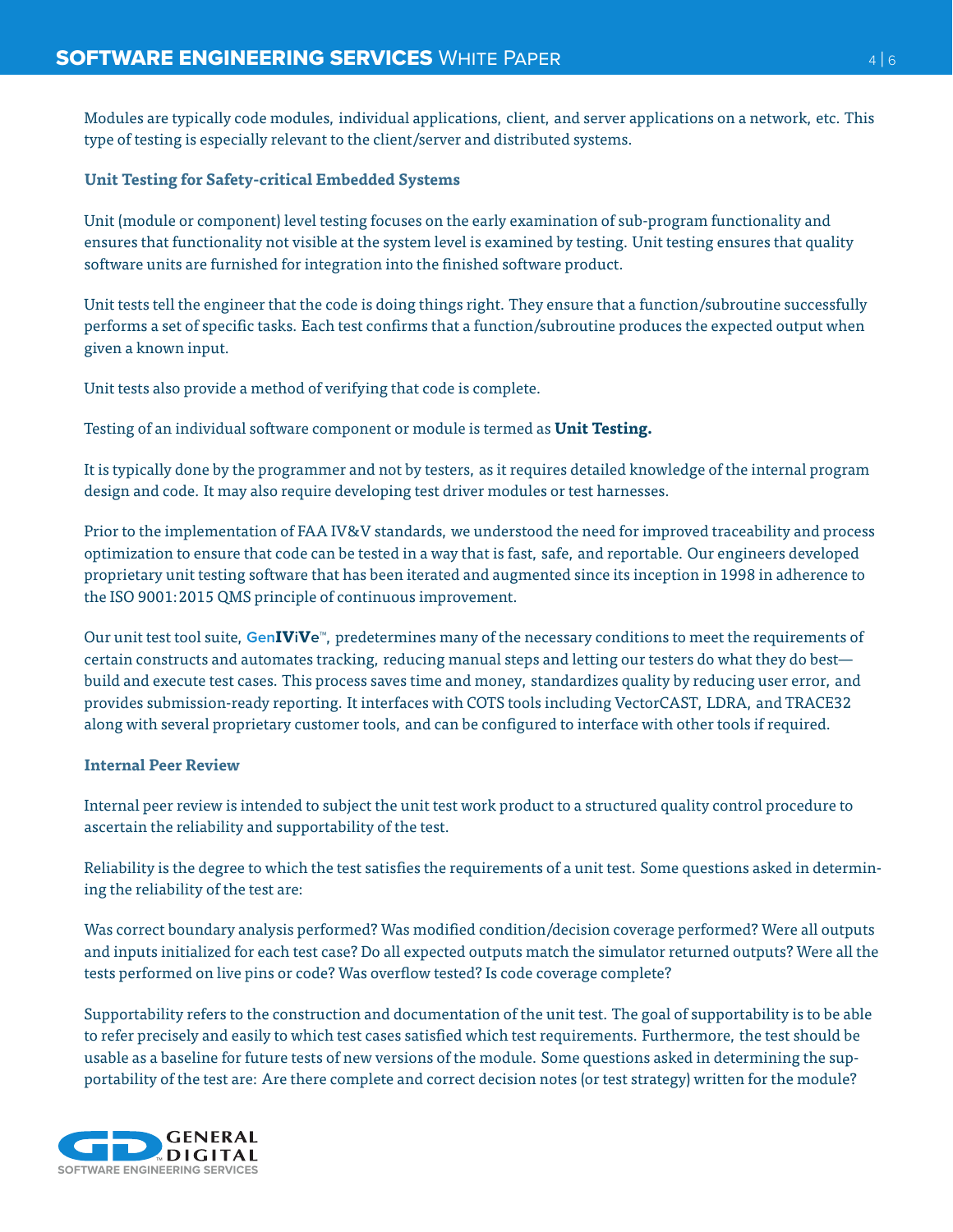Are the test cases organized and readable? Is all other documentation, correct? Was the correct version of the module tested and is this version identified in test files and UT form?

To the end of ensuring the reliability and supportability of the unit tests performed by General Digital, 100% of all modules will be subject to the review procedure outlined below. In some cases, an analysis of all constructs and test cases is neither practical nor possible given time and resource constraints. A disciplined sampling methodology outlined in this procedure will therefore be employed in the review to establish confidence in the quality of the test.

This procedure applies to all Software Engineering Services personnel involved with the creation of GD Software Engineering Services work product. This peer review procedure is specific to unit test; however, it may be applied to similar verification activities.

## **ADDITIONAL TOPICS**

## **Code Reads**

The verification process also includes a visual review of the code (code reads). The reviewer completes a code read form for every software item.

## **Safety/Security Critical Software**

Safety/Security Critical software requirements are verified for consistency, feasibility, and testability. Software requirements specifically related to safety and security are given extra scrutiny to help ensure their correctness. This includes documentation detailing the reasoning behind a requirement. This also allows for easier identification of requirements that require closer examination.

Verification is performed by Independent Verification and Validation engineers. Safety/security critical code is then reviewed by a qualified reviewer other than the person who wrote the code. Formalized functional testing and unit testing is also performed on such code.

# **4 PROJECT COORDINATION**

All job functions and workflow items are subject to a General Digital developed proprietary software tool called **GenTrack™**. **GenTrack** is designed to integrate General Digital Software Engineering Services (GD-SES) processes of project management, timekeeping, and invoicing functions for the Verification and Validation (V&V) group into a closed-loop system.

The primary function of the system is to link the engineer timesheet form to the V&V tracking forms generated for the customer. In this way, each hour submitted on a timesheet will be accounted for in invoice-ready V&V and project management tasks,or an internal GD-SES project.